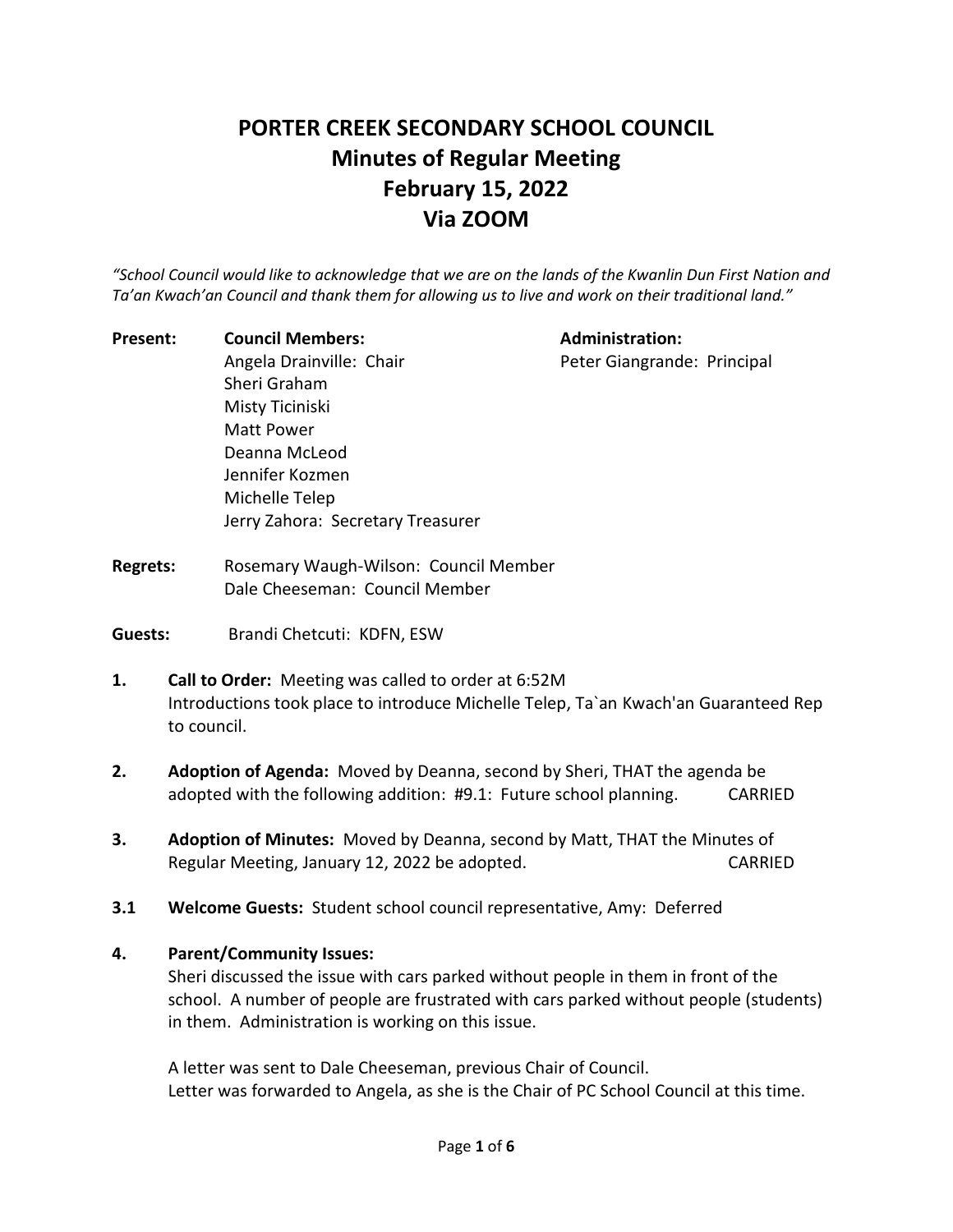Some of the comments, and questions by the parent regarding the future of Yukon Secondary School curriculum, before her son starts at PC next year, and statements made by the Deputy Minister, questioning some of the remarks made by the DM in areas which are usually managed by the Department of Ed. Some comments made by the DM were about decolonizing Yukon's system. Parent questioned if 82% of student population is not First Indigenous.

Discussions took place and perhaps invite DM to come and discuss. As well, is School Council the appropriate body to respond to this.

Matt: A strategic response from School Council to parent maybe should be provided. However, the DM should be the one to respond.

Michelle responded that a letter should be directed to the political party and DM. to respond.

ACTION: Angela (School Council) to respond to parent on how to go forward with this and direct them to the DM. Will draft response and circulate to school council for their input.

#### **5. Reports: Committees:**

- 5.1 Field Trips: (Deanna) No report
- 5.2 Transportation: (Sheri)

Meeting was held tonight. Minutes of meeting forthcoming. The labour shortages are impacting busing. New bus planning is being worked on and should be available April 1. Semester passes are now monthly passes implemented by transportation. Can be downloaded on phone.

#### 5.3 AYSCBC: (Sheri)

Held a meeting in January. Website to be reviewed and redesigned. School facilities maintenance issues were discussed, such as: Propane supplies, FNSB (First Nations School Board) is now complete. Spring School Council Conference is being worked on.

#### **6. Principal's Report:**

- Staffing allocation has been received, overall reduction of .2FTE
- EA staffing application is in progress
- Physical Ed/health is working on White Hatter student/teacher session planning and are hosting frequent zoom sessions with students on health topics
- Every student Every Day fund application are being accepted for a total of \$300,000 in student attendance for projects in 2022. Applications are available online: [www.everystudenteveryday.ca;](http://www.everystudenteveryday.ca/)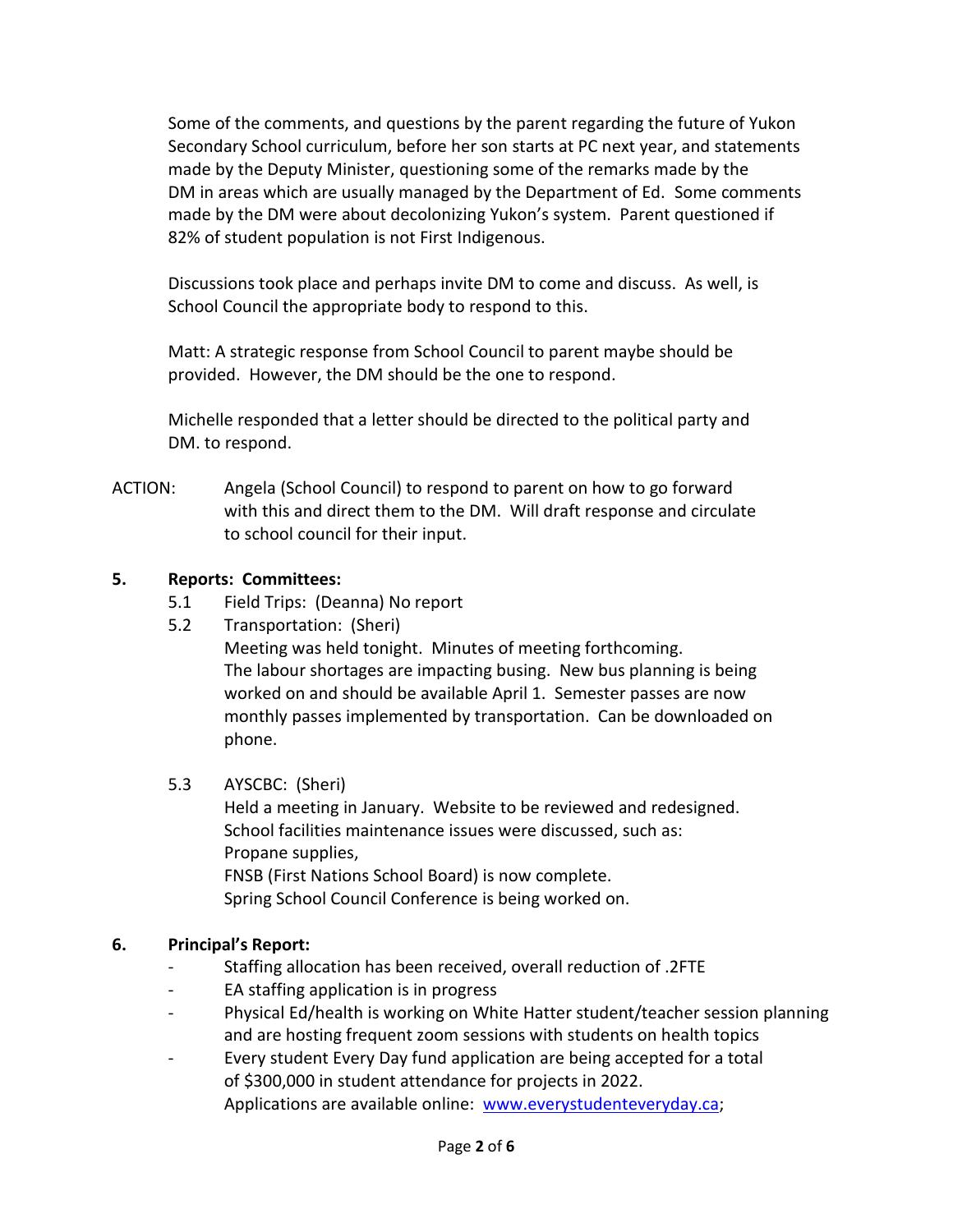This is for all schools in the Territory. Members are encouraged to share ideas,

- ACTION: Michelle will follow up with Ta'an Kwach'an to apply.
	- Course selection held on Tuesday, Feb. 8 via zoom. Is posted on  $1<sup>st</sup>$  page of website. There is a video and slides. The video guides to selecting courses for next school year
	- Electronic forms will be provided to complete with parents for course selection
	- Course offerings from student selections will be decided after Spring Break
	- Promo videos for programs (WILD, LEAD, SASE) and as well, Shared Programs (ES, MAD, ACES, CHAOS, FADS) are being uploaded to website as well Shared Program applications are due by March 3, 2022 Intensive Individual Support: full day program for special ed. students
	- Peter discussed some issues that secondary schools are having at this time. This is to the staffing allocation regarding shared resources. PCSS has two shared resource programs; HOPE (Hands On Purposeful Education) and ABLE (Academic Bridging and Life Experiences). These currently serve 14 and 10 students, respectively. They can take a maximum of 16 each. There are a couple of students with needs as well, with one more coming next year. These students require one on one teaching as they do not do well in classroom settings. Issue is that the Resource Program teachers do not have any prep time allocated, so they cannot effectively work on creating proper content for these students that require the support. This seems to be an issue with all schools that have a Shared Resource Program.

As well, it was brought to councils attention that there are inequalities with the Wood Street programs. As per chart that was shared, FH sends an average of 65 students each Semester to Wood St. with all other locations sending less than 10 each. Due to the fact that students are registered at their "home" school, and that is the number that the staffing allocations are based on (including EA's). In the case of FH, approximately 2 ½ classes worth of students are not in attendance at FH, but rather at wood Street, yet they still receive the staffing allocation as they were attending FH. There are a number of Wood St. programs that are not available to all students due to the language of instruction: FACES (French Achievement), Challenge, Environment and Stewardship) PASE (Plein Air et Sciences Experientielles)

OPES (Outdoor Pursuits and Experiential Science) which is the same as PC's SASE (Science and Socials Experiential)

As Wood Street programs are primarily serving students from FH, staffing should be adjusted accordingly.

There were roundtable discussions on equity of programming and staffing within the Secondary Schools.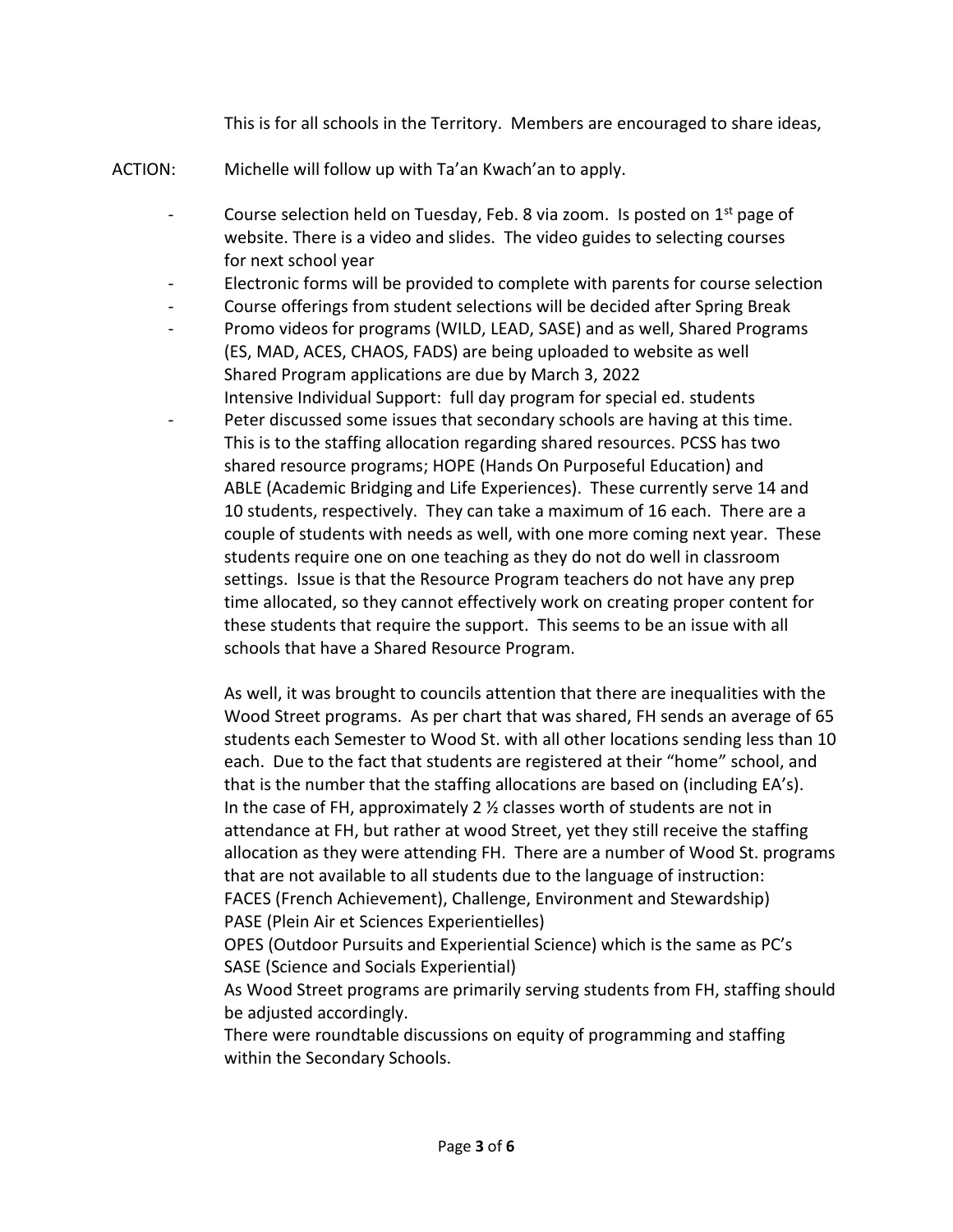Wood Street Centre Student enrollment 2022-23: 8 staff assigned

Shared programs: FACES 10 (ACES10) ES11, MAD 9/10, CHAOS 10, OPES 9, TPC (Teen Parent Centre), FADS SASE (PC program), OPES (FH Program) PASE (= French) There is a disparity, disadvantage to PC students. FH is sending students there (due to French Immersion) however, PC does not. FH gets extra teachers due to the French in the programming at Wood Street. There were roundtable discussion on the equity of the programming and staffing within the Secondary Schools.

- Wood Street Centre Drop-in Open House, on Zoom, Feb 10, at 7:00PM [http://woodstreetcentre.yukonschools.ca/virtual-open-house.html;](http://woodstreetcentre.yukonschools.ca/virtual-open-house.html)
- ACTION: Sheri to bring this issue up with AYSCBC and will bring back to school council
	- Basketball is wrapping up:
	- Ours school teacher and parent surveys are live currently. Survey to be done with staff.
		- Our School Survey Parent: Closes February 21, 2022
	- Feb. 10 @ 11:30 am in the library is the date to for the Outdoor Working Group
	- Feb 23  $@11:00$  am is the next suggested date for the Cultural Ctte. to meet
	- Health and Safety: Update: Staff absenteeism is approx.  $8 - 12$  range Rapid tests are available for parents/families, students and staff at the school
	- Permanent dust collectors are on order;
- ACTION: Peter to check on status of order
	- SASE overnight quinzhee trip has happened. More overnights planned after Spring Break. Skiing at Mt. Mac and Mt. Sima once a week planned
	- Mentorship/Bison Hunt trip has been approved for March, near Haines Junction Students and staff spent 2 days fixing and maintaining the "sled feet" with YG mechanic
	- Fitness room flooring, mirrors, equipment on order (weight rack and cardio machines)
	- YFNED Advocates/Supports involved in school. Providing daily support and drop in is available;
		- Some renovations and interior design projects are happening in the Cultural Room
	- Southern Tutchone Language position teacher: Susan Davy A/ADM First Nations Initiatives is working on the next steps
	- Student led Conferences: April 12 13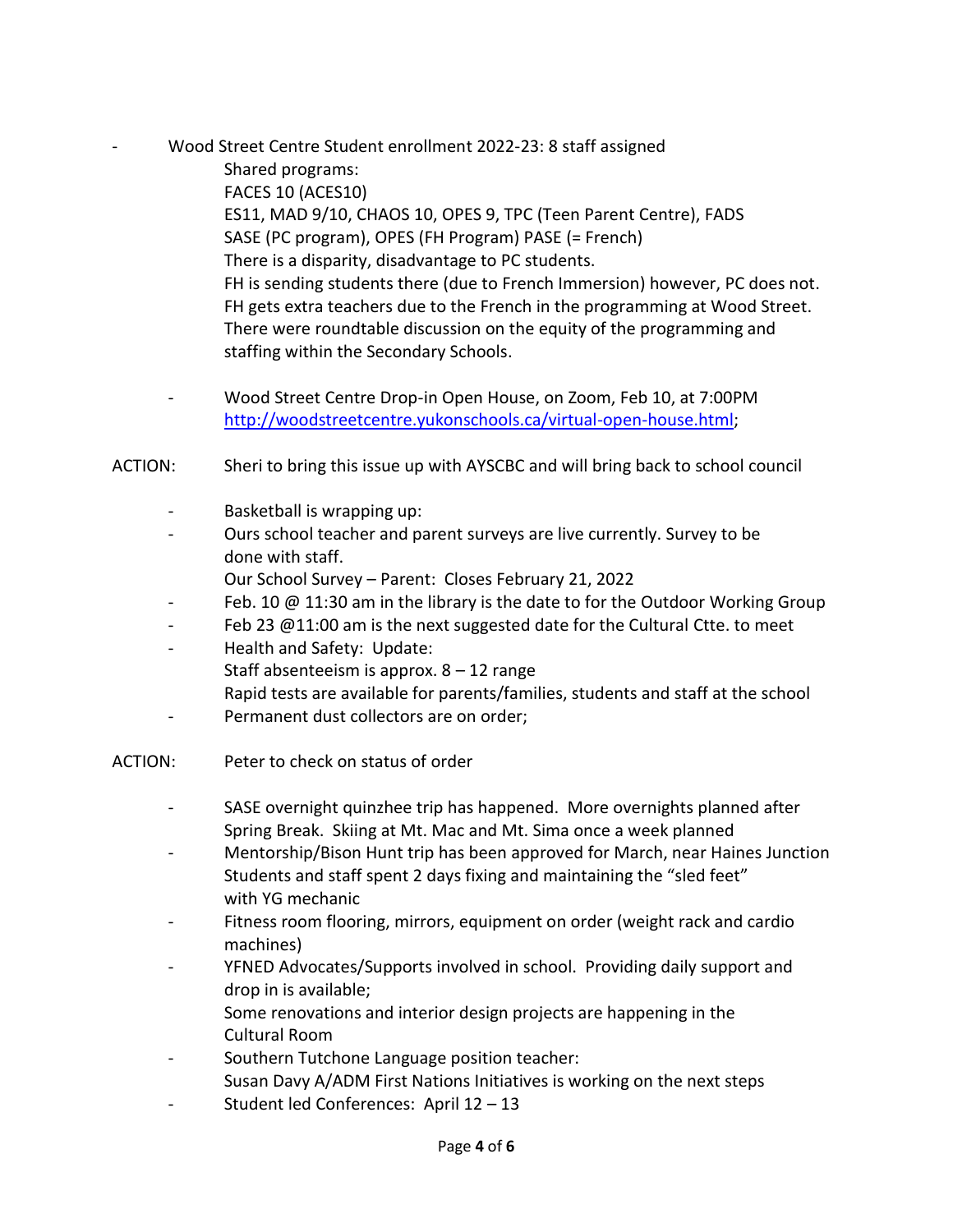- Spring Break: March 7 0- 18 inclusive
- Last day of Term 3: April 5, 2022
- **7. Treasurer's Report:** balance in account \$14,735.76 T4A information has been completed and forwarded to Dept. for processing

#### **8. Old Business and Correspondence:**

### **9. New Business and Correspondence:**

9.1 Future School Planning:

Future planning, vision for PCSS – 2030.

- Would like to completely revamp outdoor space
- Traditional fire pit to be able to do ceremonies, as well as a Lean to Have consulted with Knowledge Keepers on this
- Sustainable space: Ball field could be revamped to: Ice rink space; skating; Beach volleyball space;
- Back area: Cultural area
- Hide camps; cultural programming; etc.
- Appropriate space inside to do smudging. Expansion of school in general

School has met with Chris Hanlin to discuss this and on how to prioritize in the next 5 years. This would be a community partnership

Angela inquired if the Every Student Every Day funding could be used for some of this.

As well, Arctic Inspirational Sponsorship? Initiate a conversation with Departments.

Meet up with the Minister, Deputy Minister to lay out and discuss options and plans.

Plan is to meet with political people to start this process.

Sheri would like to see more happen on this. Approach the Everyday Every Student to see what could be accessed.

Deanna feels it is a wonderful idea and plan. To happen sooner than later.

Council members were encouraged to think about this and to be in contact via E mail with ideas.

Council thanked Michelle for attending and for her insight.